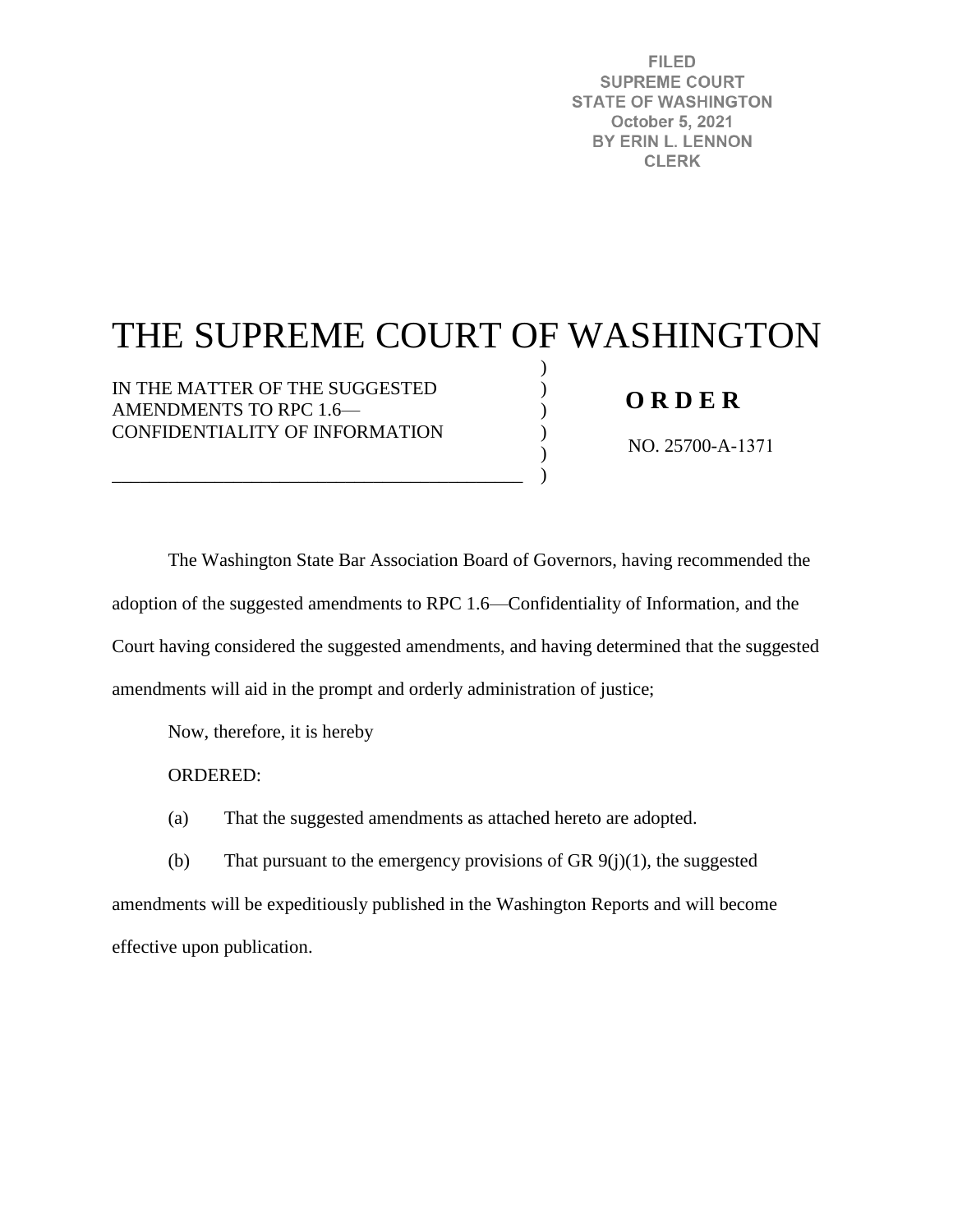## Page 2 **ORDER** IN THE MATTER OF THE SUGGESTED AMENDMENTS TO RPC 1.6-CONFIDENTIALITY OF INFORMATION

DATED at Olympia, Washington this 5th day of October, 2021.

nzález González, C.J

Johnson.

Madsen, J.

O<sub>we</sub>

Stephens, J.

Gordon McCloud, J.

Υu.

Montoya-Lewis,

Whitener, J.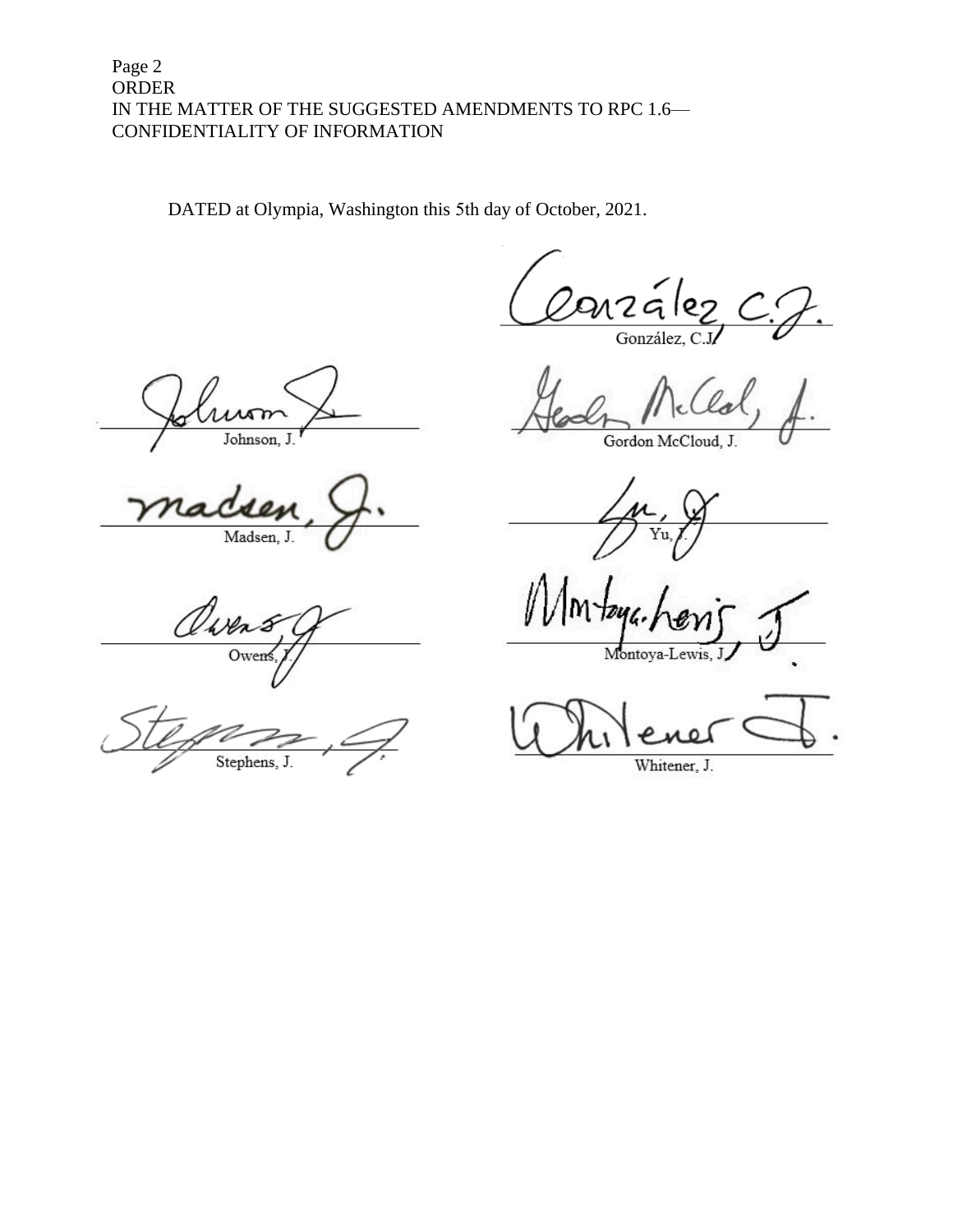|                    |                                                                                | <b>GR 9 COVER SHEET</b>                                                                                                                                        |
|--------------------|--------------------------------------------------------------------------------|----------------------------------------------------------------------------------------------------------------------------------------------------------------|
| $\overline{c}$     |                                                                                |                                                                                                                                                                |
| 3                  |                                                                                | <b>Suggested Amendments to</b>                                                                                                                                 |
| 4                  |                                                                                | <b>RULES OF PROFESSIONAL CONDUCT (RPC)</b>                                                                                                                     |
| 5                  |                                                                                | <b>Rule 1.6</b>                                                                                                                                                |
| 6                  |                                                                                |                                                                                                                                                                |
| 7<br>8             |                                                                                | A. Proponent: Washington State Bar Association, Board of Governors, Committee<br>on Professional Ethics                                                        |
| 9                  |                                                                                | <b>B.</b> Spokepersons:                                                                                                                                        |
| 10                 | Kyle Sciuchetti, President, Washington State Bar Association, 1325 4th Avenue, |                                                                                                                                                                |
| 11                 | Suite 600, Seattle, WA 98101-2539                                              |                                                                                                                                                                |
| 12                 |                                                                                | Terra Nevitt, Executive Director, Washington State Bar Association, 1325 4th<br>Avenue, Suite 600, Seattle, WA 98101-2539                                      |
| 13<br>14           |                                                                                | Jeanne Marie Clavere, Professional Responsibility Counsel, Washington State<br>Bar Association, 1325 4 <sup>th</sup> Avenue, Suite 600, Seattle, WA 98101-2539 |
| 15<br>16           |                                                                                | <b>C. Purpose:</b> Update cross references in Comments [15] and [17] to RPC 1.6.                                                                               |
| 17                 |                                                                                | Specifically:                                                                                                                                                  |
| 18                 | [ <del>24</del> ][ <u>26]</u> .                                                | Revise the last sentence of Comment [15]: "See also Washington Comment                                                                                         |
| 19                 |                                                                                | Revise the last sentence of Comment [17]: "See also Washington Comment                                                                                         |
| $[23][25]$ .<br>20 |                                                                                |                                                                                                                                                                |
| 21                 |                                                                                |                                                                                                                                                                |
| 22                 |                                                                                | In 2016, the Court adopted several amendments to the Washington RPC to                                                                                         |
| 23                 |                                                                                | incorporate changes made by the ABA to the Model Rules of Professional                                                                                         |
| 24                 |                                                                                | Conduct at the recommendation of the ABA Commission on Ethics 20/20. One                                                                                       |
| 25                 |                                                                                | amendment adopted current subsection (7) to RPC 1.6(b). This subsection                                                                                        |
| 26                 |                                                                                | provides:                                                                                                                                                      |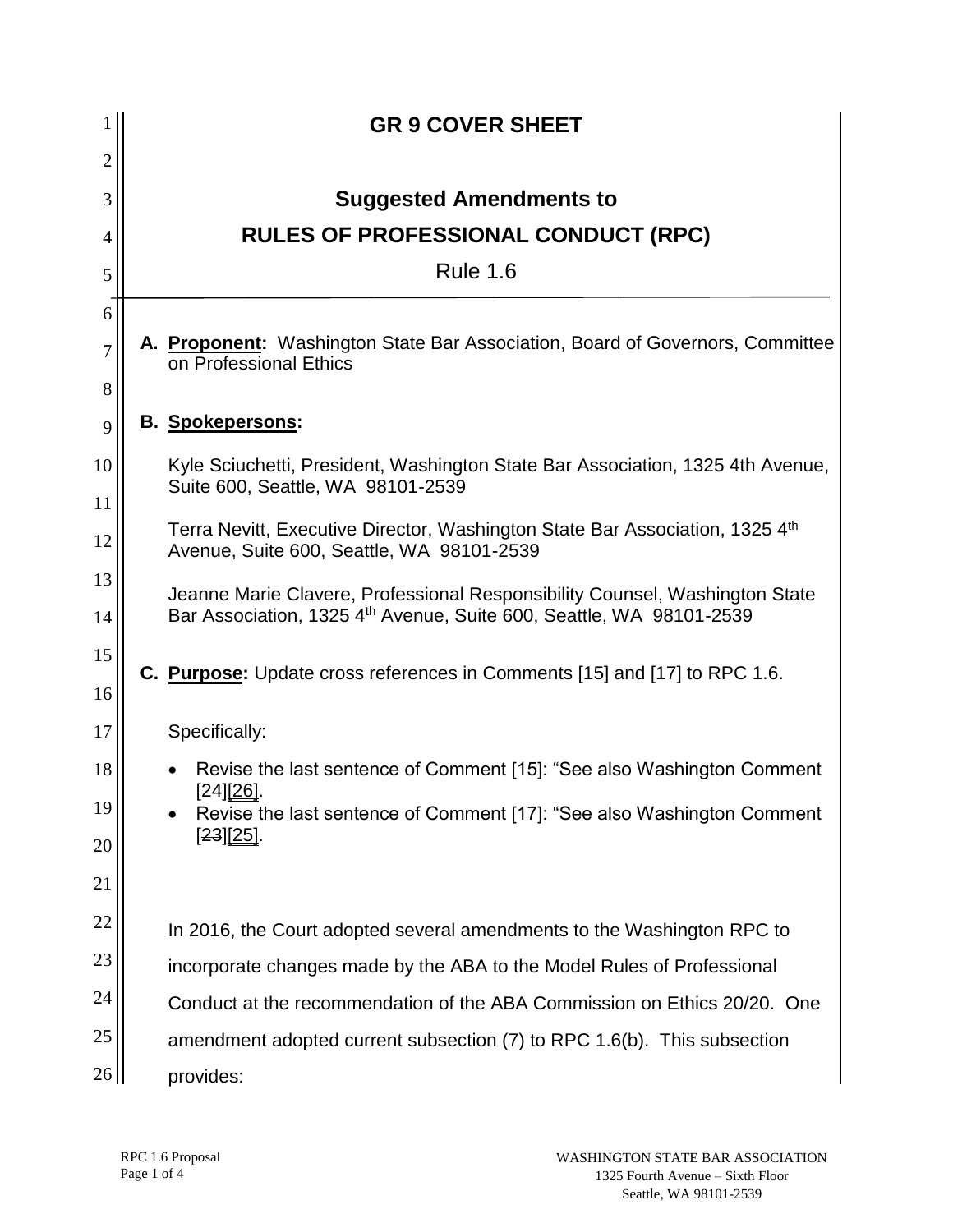| $\overline{2}$ | (b) A lawyer to the extent the lawyer reasonably believes necessary:                 |
|----------------|--------------------------------------------------------------------------------------|
| 3              |                                                                                      |
| 4              | * * *                                                                                |
| 5              | (7) may reveal information relating to the representation of a client to             |
| 6              | detect and resolve conflicts of interest arising from the lawyer's change of         |
| 7              | employment or from changes in the composition or ownership of a firm,                |
| 8              | but only if the revealed information would not compromise the attorney-              |
| 9              | client privilege or otherwise prejudice the client.                                  |
| 10             |                                                                                      |
| 11             | Related to this amendment, current Comments [13] and [14] were adopted to            |
| 12             | provide guidance concerning the new rule. As a result, prior Comments [13]           |
| 13             | through [26] were renumbered to become Comments [15] through [28].                   |
| 14             | However, the references in current Comments [15] and [17] to renumbered              |
| 15             | Washington comments were not updated at that time.                                   |
| 16<br>17       | D. Hearing: A hearing is not requested.                                              |
| 18             | E. Expedited Consideration: Expedited consideration is not requested.                |
| 19<br>20       | F. Supporting Material:                                                              |
| 21             | Exhibit A shows the relevant comments as they existed prior to<br>September 1, 2016. |
| 22             | Exhibit B shows the relevant comments as of September 1, 2016,                       |
| 23             | following adoption of the amendments.                                                |
| 24             | Exhibit C shows the comments with proposed redline revisions to the                  |
| 25             | current Comments [15] and [17] with the numbering changed in the last<br>sentence.   |
| 26             |                                                                                      |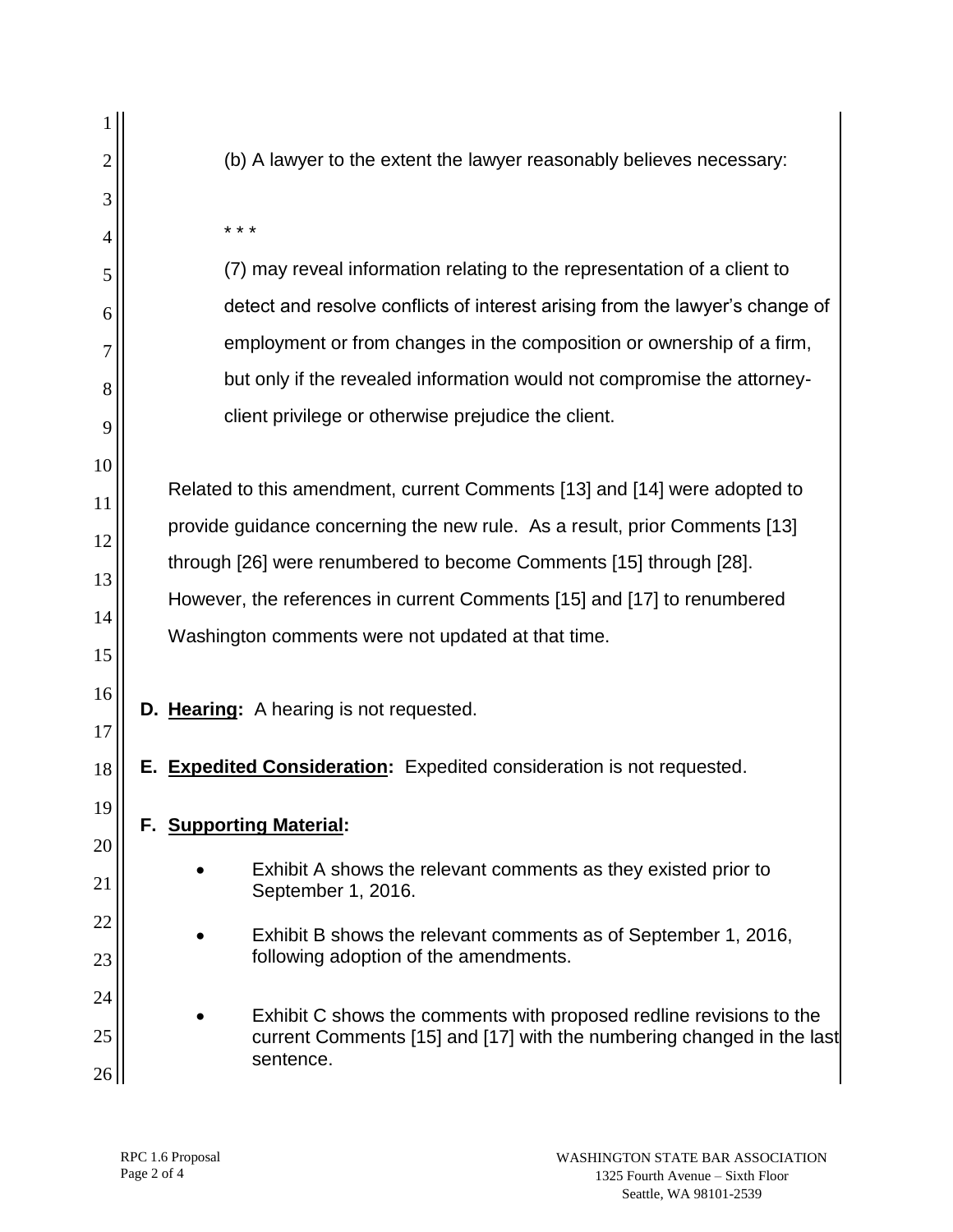## **SUGGESTED AMENDMENTS TO RPC 1.6 CONFIDENTIALITY OF INFORMATION**

 $(a) - (c)$  Unchanged.

[15] [**Washington revision**] A lawyer may be ordered to reveal information relating to the representation of a client by a court. Absent informed consent of the client to do otherwise, the lawyer should assert on behalf of the client all nonfrivolous claims that the information sought is protected against disclosure by the attorney-client privilege or other applicable law. In the event of an adverse ruling, the lawyer must consult with the client about the possibility of appeal to the extent required by Rule 1.4. Unless review is sought, however, paragraph (b)(6) permits the lawyer to comply with the court's order. See also Washington Comment [24] [26].

**Comment** [16] Unchanged.

[17] [**Washington revision**] Paragraphs (b)(2) through (b)(7) permit but do not require the disclosure of information relating to a client's representation to accomplish the purposes specified in those paragraphs. In exercising the discretion conferred by those paragraphs, the lawyer may consider such factors as the nature of the lawyer's relationship with the client and with those who might be injured by the client, the lawyer's own involvement in the transaction and factors that may extenuate the conduct in question. A lawyer's decision not to disclose as permitted by paragraph (b) does not violate this Rule. Disclosure may be required, however, by other Rules. Some Rules require disclosure only if such disclosure would be permitted by paragraph (b). See Rules 1.2(d), 3.3, 4.1(b), and 8.1. See also Rule 1.13(c), which permits disclosure in some circumstances whether or not Rule 1.6 permits the disclosure. See also Washington Comment [23] [25].

**Comments** [18]-[22] Unchanged.

**Comments** [1]-[14] Unchanged.